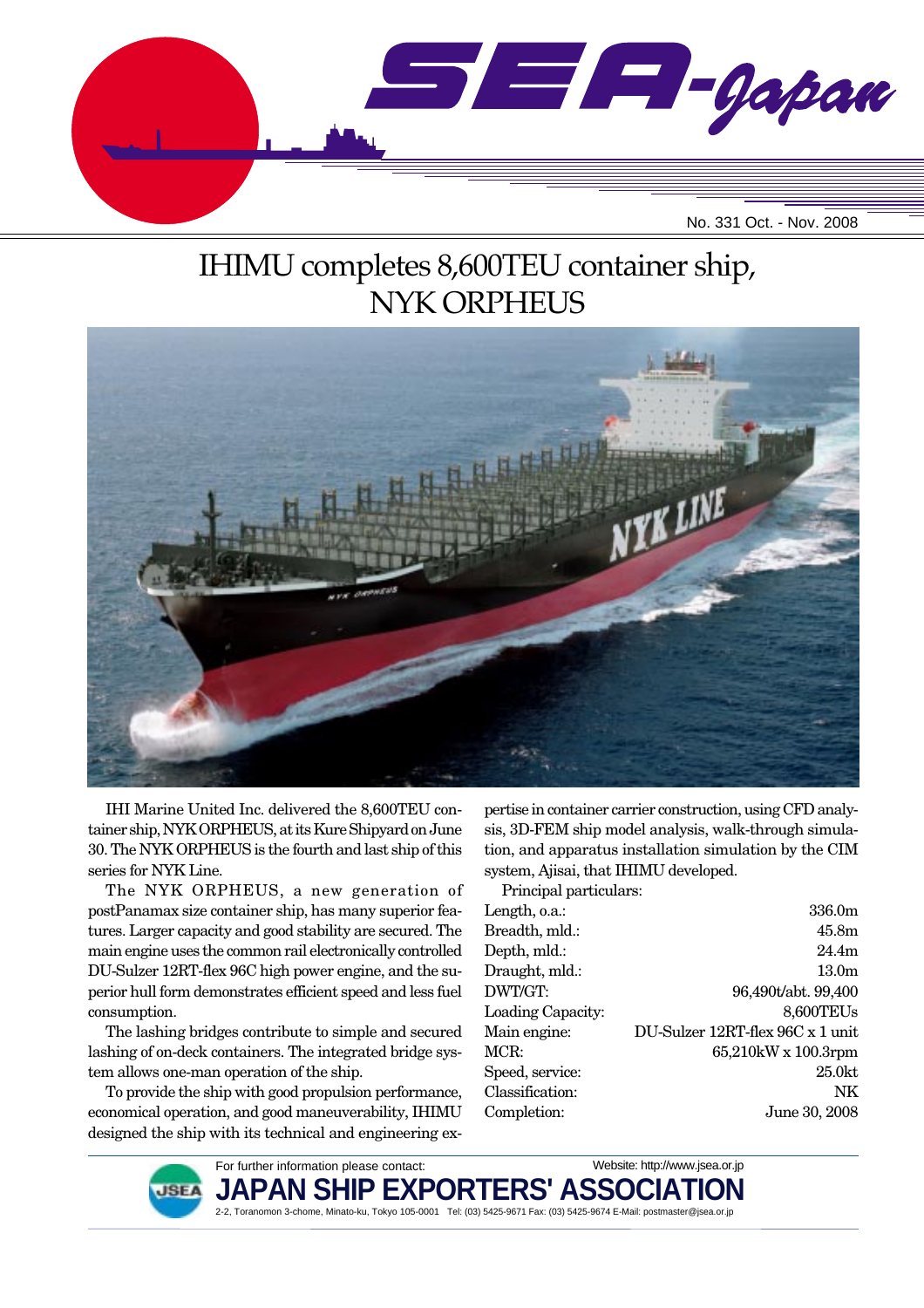#### Peony Shipholding takes delivery of CSCL HOUSTON from Naikai

The 2,553TEU container carrier, CSCL HOUSTON (HN: 717), completed at the Innoshima Shipyard of Naikai Zosen Corporation, was delivered to Peony Shipholding S.A. on Aug. 26.

The carrier can exclusively carry 2,553TEU containers including 250 reefer containers. The cargo hold consists of six compartments, and ten hatch openings are provided. The full cell guide system is employed for each container hold.

The main engine is the super longstroke type diesel engine to reduce fuel oil consumption, and the ship propulsion efficiency has been improved with adoption of the energy-saving stern hull form and a large-diameter fiveblade propeller.

Safe ship operation at a port, or in navigation, is ensured with a bow



thruster for easier berthing and unberthing, auto-heeling control equipment for safe cargo handling, and a collision avoidance-assisting unit.

Principal particulars:

 $L$  (o.a.) x  $L$  (b.p.) x  $B$  x  $D$  x d: 199.93m x 188.00m x 32.20m x 16.60m x 9.80m

DWT/GT: 33,100t/27,200

Main engine: Hitachi MAN B&W 7S70MC-C diesel x 1 unit MCR: 21,735kW x 91rpm NCR (90%): 19,560kW x 88rpm Speed, service: about 22.2kt Complement: 25 Classification: NK Completion: Aug. 26, 2008

### LNG carrier, ENERGY NAVIGATOR, completed by Kawasaki

Kawasaki Shipbuilding Corporation delivered the 147,000m<sup>3</sup> LNG Carrier, ENERGY NAVIGATOR (HN: 1600) to the co-owner, Tokyo LNG Tanker Co., Ltd. and Mitsui OSK Line on June 30, 2008. The LNG carrier is the ninth of the 147,000m<sup>3</sup> class, a design developed by Kawasaki, and highly evaluated by owners at home and abroad.

The carrier has four MOSS type independent spherical tanks, which can contain a total of  $147,\!558\mathrm{m^3}$  LNG. The heat insulation uses the Kawasaki panel system known as the proven heat-insulation effect. The boiloff gas rate is maintained at about 0.1% per day by the system. The cargo tanks are installed inside the cargo compartment built with double sides and double bottom to ensure safety so that the cargo tanks are not damaged directly.

The wheelhouse is equipped with advanced integrated electronic navigation equipment, which was previously installed separately. This has further improved ship operation tasks. Windows around the wheelhouse provide a panoramic view of 360 degrees, allowing one-man operation during ocean-going navigation.

Cargo-handling operation is carried out at the cargo-handling room located



in front of the accommodation quarters, where the Kawasaki IAS (an integrated controlling and monitoring system) is installed to monitor and control cargo handling operation as well as monitoring engine conditions. The IAS developed on the operator expertise basis is very easy to use.

The carrier will navigate under cold sea conditions with atmospheric temperature of minus 25 degrees C and seawater temperature of minus 2 degrees C. Accordingly, all electrical and electronic apparatuses are protected from such severe conditions.

Principal particulars:

- $L$  (o.a.) x  $L$  (b.p.) x  $B$  x  $D$  x d: 289.53m x 277.00m x 49.00m x 27.00m x 11.60m
- DWT/GT: 118,842t/73,640
- Cargo tank capacity:  $147,558$ m<sup>3</sup> (-163) degrees C at 100%)
- Main engine: Kawasaki UA-400 steam turbine x 1 unit MCR: 26,900kW x 80rpm Speed, service: abt. 19.5kt Complement: 43
- Classification: NK
- Delivery: June 30, 2008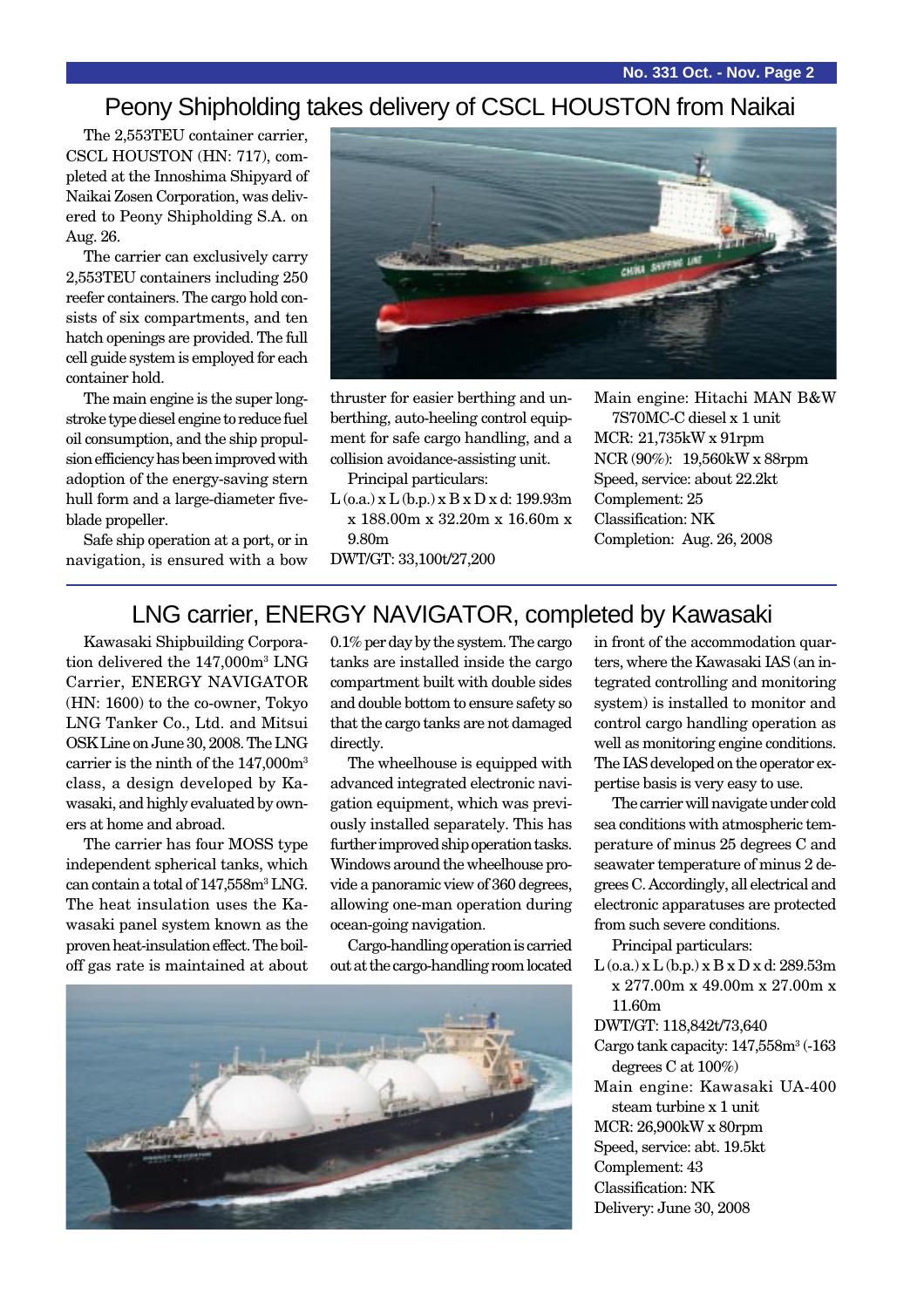## 300,000DWT Unimax Ore carrier, GRANDE PROGRESSO, completed at Universal Ariake Shipyard

The 300,000DWT type ore carrier GRANDE PROGRESSO was delivered to a Kawasaki Kisen's 100% owned foreign subsidiary at the Ariake Shipyard of Universal Shipbuilding Corporation on May 30. The GRANDE PROGRESSO is the first very large ore carrier for exclusively loading at Brazil and unloading at Villanueva\*, Philippines for JFE Steel Corporation of Japan.

[(\*) The port facility of Philippine Sinter Corporation, a JFE Steel's subsidiary, where an ore sintering plant is located.]

The vessel is the first Unimax Ore carrier optimized to have the largest capacity of the 300,000DWT class to enter major iron ore loading ports in western Australia. The hull form is designed to be the most suitable for very deep waters at both Villanueva and Brazil, the largest iron ore shipping country.

to be applicable to various loading facilities, and every cargo hold is equipped with the world's largest single panel hatch cover to facilitate cargo handling.

With energy saving devices

developed by Universal, the vessel could dramatically improve propulsive efficiency, decreasing fuel consumption compared with the conventional large ore carrier.

Universal will flexibly and actively respond to the diversifying needs in transport of steel material, amidst expected future expansion in marine transport triggered by global increase in demand for iron ore.

| Length, o.a.:            | 327.0m             |  |
|--------------------------|--------------------|--|
| Breadth, mld.:           | 55.00m             |  |
| Depth, mld.:             | 29.25m             |  |
| Draught, mld.:           | 21.40m             |  |
| DWT/GT:                  | 297,351t/151,137   |  |
| Main engine:             | Hitachi MAN B&W    |  |
| 6S80MC-C diesel x 1 unit |                    |  |
| Sea speed:               | 14.3 <sub>kt</sub> |  |
| Classification:          | NK                 |  |
| Completion:              | May 30, 2008       |  |
|                          |                    |  |

Adequate hull strength is provided

Principal particulars:

#### Oshima completes J-OPEN type bulk carrier, SANKO MINERAL

Oshima Shipbuilding Co., Ltd. delivered the 50,700DW type box shaped bulk carrier, SANKO MINERAL, on June 20, 2008. This type of ship is named the J-OPEN Type Bulk Carrier. The ship has eight cargo holds of the open hatch type and is equipped with four jib cranes instead gantry cranes.

The ship features are represented by efficient and quick loading/unloading of a variety of cargoes, such as wooden pulp, packaged lumber, hot coils, containers, grains, ore, coal, sulfur, and other bale and bulk cargoes.

Cargo holds with complete square hatch corners and flush bulkhead surfaces can achieve smooth handling of unitized cargoes. A dehumidifier system is installed to keep special cargo dry, e.g., wooden pulp, roll paper, etc.

Large capacity 40t jib-type deck cranes and Freely Hi-Lift Type piggyback hatch covers reduces the time required for loading and unloading. In addition, each hatch cover is designed to open and close with free sequence to decrease opening and closing dura-

tion.

The vessel also has the following Oshima technologies to save fuel oil consumption and GHG. The Seaworthy Bow of excellent seaworthiness is adopted to improve speed performance in rough weather conditions. (about 5% power saving at head sea compared with ordinary bulbous bow).

Flipper Fins, which are a set of fins of the simplest structure, are adopted to improve propulsive efficiency. Fuel oil saving more than 4% is possible. High-Lift Rudder composed of the Schilling rudder and rotary vane type steering gear is mounted to improve the maneuverability and course keeping stability.

Principal Particulars: Length, o.a.: 189.99m Length, b.p.: 186.00m Breadth, mld.: 32.26m Depth, mld.: 17.31m Summer draft, mld.: 12.227m DWT/GT: 50,757t/30,360 Loading capacity: 57,886m<sup>3</sup> Main engine: KAWASAKI MAN B&W 5S60MC-C diesel x 1 unit MCR: 13,850ps x 95.0rpm Speed, service: 15.5kt Classification: NK

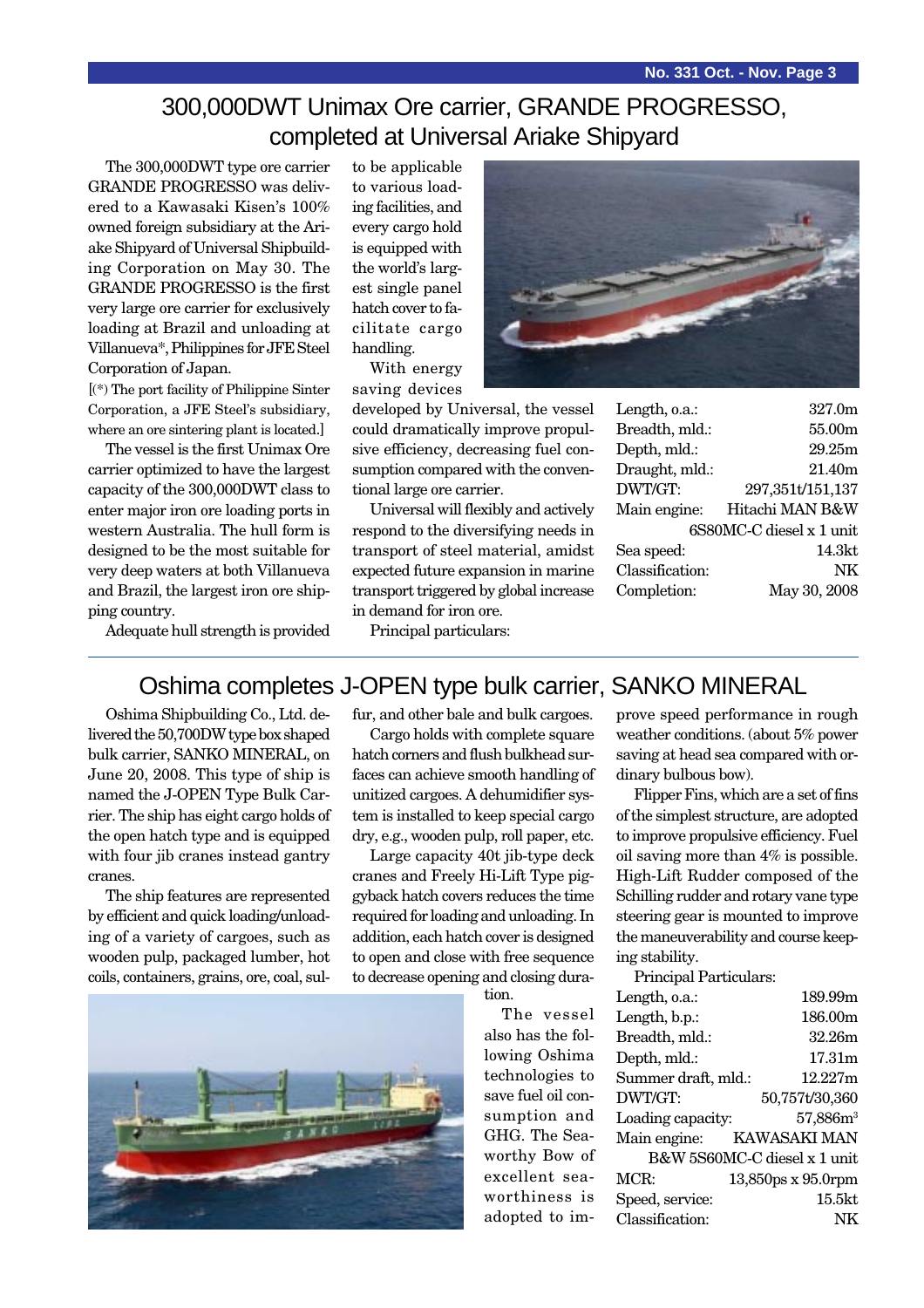## Sanoyas completes 83,000MT-type Panamax bulker STAR OF EMIRATES

Sanoyas Hishino Meisho Corp. has completed the 83,610 DWT Panamax bulk carrier, STAR OF EMIRATES (HN:1272), for Sun Cordia Marine S.A. at the Mizushima Works and Shipyard. Sanoyas has previously constructed a total of 70 vessels of 70,000 to 75,000 DWT class. This is the 5th vessel of a series of the SANOYAS newly developed 83,000DWT type, featuring the largest deadweight and cargo hold capacity for PANAMAX bulk carriers.

For improvement of propulsion efficiency, the vessel is equipped with a low-speed and long-stroke main engine combined with a high-efficiency propeller and SANOYAS developed energy saving device called STF (Sanoyas-Tandem-Fin, patented: maximum 6% energy saving) on the stern shell.

For efficient cargo handling, cargo hatches are widened as much as possible. Dedicated fresh water tanks are

provided for storing hold-washing water generated by a large capacity type fresh water generator. In addition, a special fuel oil heating system is applied for fuel oil storage tanks in order to avoid



cargo damage by overheating.

In consideration of environment preservation, the various provisions such as fuel oil tanks of double hull structures, light color and tar-free coating for ballast tanks, holding tank for accommodation discharges and dirty hold bilge, and independent bilge segregation system for engine room are adopted.

Principal particulars:  $L$  (o.a.)  $x L$  (b.p.)  $x B x D x d$ :

229.00m x 223.00m x 32.24m x 20.20m x 14.551m DWT/GT: 83,610mt/44,251 Cargo hold capacity:  $96,110m^3$  (grain) Main engine: MAN B&W 6S60MC-C diesel x 1 unit MCR: 11,640kW Speed, service: about 14.2kt Classification: ABS Completion: July 1, 2008

## MES completes YASA GOLDEN DARDANELLES, 110,000DWT double hull Aframax tanker

Mitsui Engineering & Shipbuilding Co., Ltd. (MES) has delivered a 110,000DWT type double hull crude oil tanker, YASA GOLDEN DARDANELLES (HN: 1673), to YASA Tanker And Transportation S.A. at its Chiba Works.

This is the 8th Aframax Tanker of 42m beam with the largest deadweight and the largest cargo tank capacity. The vessel has a cargo tank capacity of 128,000m3 and deadweight

of 110,000 tons, which are the largest for the Aframax Tanker with 42m beam.

The newest hull form including bulbous bow and stern arrangement is employed to achieve the highest propulsion performance for the Aframax tanker.

Three types of oils can be loaded/ unloaded into/from cargo tanks simultaneously by three cargo pumps with self-stripping system. The vessel has



two ballast pumps, which enable easy ballasting and deballasting operation.

Two sets of Differential Global Positioning System (DGPS) are installed for

satellite navigation. Electronic Chart Display Information System (ECDIS), Automatic Ship Identification System (AIS) and Voyage Data Recorder (VDR) are installed for better route planning and safer navigation.

Principal Particulars:

| Length, o.a.:        | 245.50 m               |
|----------------------|------------------------|
| Length, b.p.:        | 234.00 m               |
| Breadth, mld.:       | $42.00 \text{ m}$      |
| Depth, mld.:         | $21.50 \text{ m}$      |
| Draft, mld.:         | 14.95m at full load    |
| DWT/GT:              | 110,828t/59,745        |
| Cargo tank capacity: | 128,073m <sup>3</sup>  |
|                      | $(100\%)$              |
| Main engine:         | MITSUI-MAN B&W         |
|                      | 7S60MC diesel x 1 unit |
| MCR:                 | 14,280kW x 105rpm      |
| Speed:               | 15.3 <sub>kt</sub>     |
| Complement:          | 28                     |
| Classification:      | LR                     |
| Delivery:            | June 24, 2008          |
|                      |                        |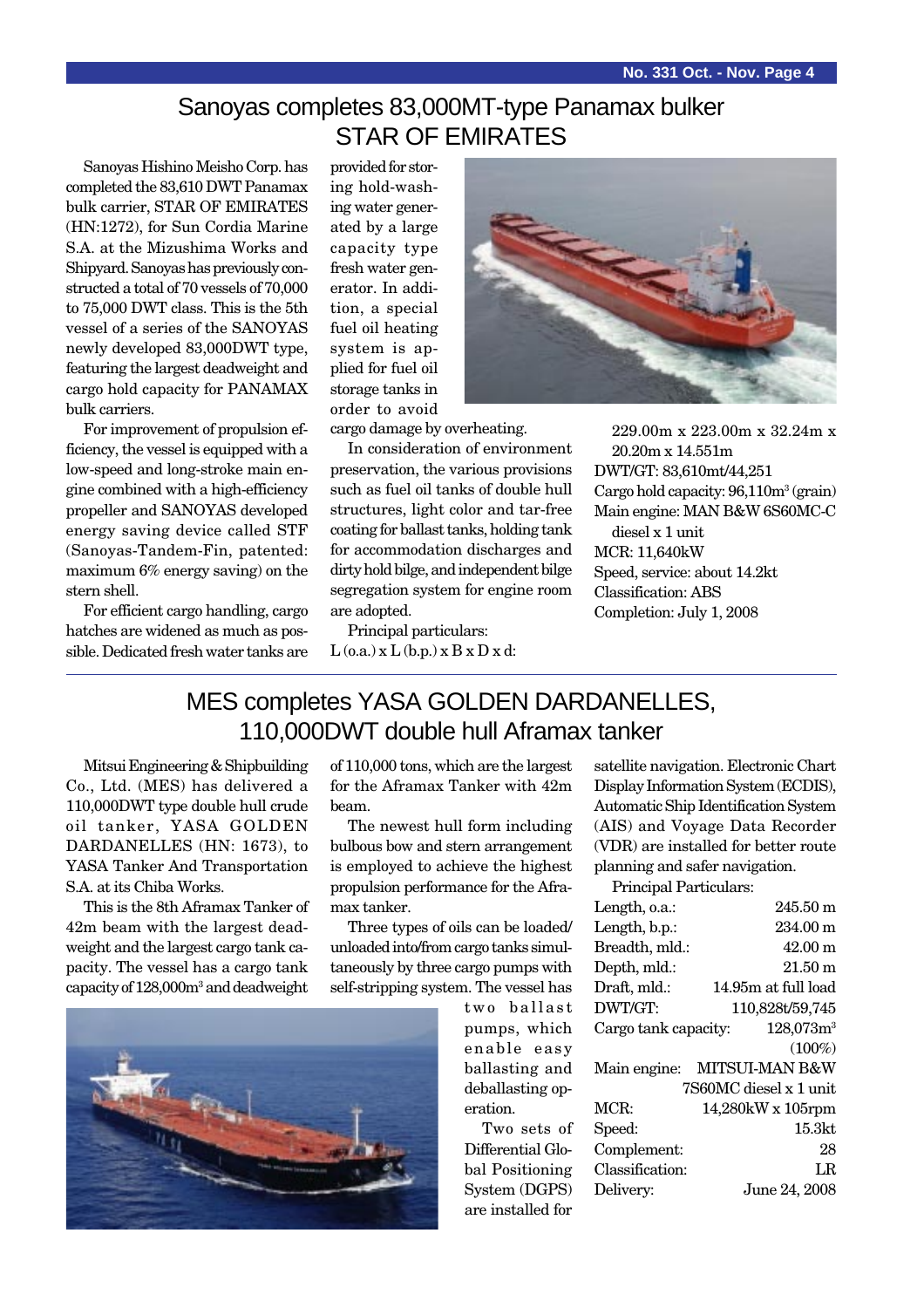#### SSK completes 115,577DWT crude oil tanker, PACIFIC FANTASY

Sasebo Heavy Industries Co., Ltd. (SSK) has completed construction of the 115,577 crude oil tanker, PACIFIC FANTASY (HN: 749). The tanker is the tenth vessel of the 115,000DWT Aframax series built at the Sasebo Shipyard.

The tanker is the flush deck type without forecastle. The engine room and the living quarters are arranged aft, and cargo tanks are arranged along the centerline, which consist of 14 tanks including slop tanks. 14 ballast tanks are provided. The shipsides and bottoms are double hull constructions.

The tanker has the longitudinal bulkheads forming the double hull construction. The ABS Safe Hull-CM is applied to cope with the fatigue strength. The height of the fishplate

meets the Exxon Mobil requirements.

Cargo oil pipes consist of three lines that allows handling two or three types of oils simultaneously without mixing

different types of oils.

Two sets of chain stoppers for SPM are arranged. Tar free coating systems are applied in water ballast tanks for corrosion prevention of the tanks.

Big windows are arranged in the wheelhouse to have 360-degree view.

Principal particulars

L (o.a.): 243.80m

L (b.p.): 234.00m



| $B$ (mld.):     | 42.00m                                  |
|-----------------|-----------------------------------------|
| $D$ (mld.):     | 21.50m                                  |
|                 | $d$ (mld): $15.62m$ (summer, full load) |
| DWT/GT:         | 115,577t/59,164                         |
|                 | Cargo tank capacity: $126,606m^3$       |
|                 | Main engine: Mitsui B&W 6S60MC-         |
|                 | C diesel x 1 unit                       |
| MCR:            | $11,700$ kW x 95.0 min <sup>-1</sup>    |
| Complement:     | $25$ (max.)                             |
| Classification: |                                         |

#### Shin Kurushima completes PCC GRAND VICTORY for Dynamic Inventor

The large car carrier GRAND VIC-TORY (HN: 5440) was completed at the Onishi Shipyard of Shin Kurushima Dockyard Co., Ltd. for Dynamic Inventor Marine S.A. in June 2008. The carrier was designed by taking special considerations for environmental protection and cargohandling efficiency.

Before designing the actual ship, scale model tests were conducted for performance validation, which proved reduction of noise and vibrations and optimal propulsion performance of the ship. The carrier employed a unique bulbous bow and asymmetric stern fin (AS Fin, patented), both based on the design of Shin Kurushima, for improved maneuverability and the ship

operational economy with less environmental load.

The car carrier can carry 6,402 vehicles. Four decks of the 12 car decks provided for the carrier are liftable to accommodate large heavy vehicles or small cars efficiently. A new hull structure was adopted, which allowed eliminating the partial bulkhead above the boarding deck and arranging ramps along the side inside the cargo hold. Due to this ramp arrangement, cars can reach uppermost car deck or the lowest easily. Thus, car handling efficiency is drastically improved, reducing the required time for loading and unloading as well as fuel consumption and exhaust gas. This suppresses environmental pollution in

a port.

Boarding of cars is carried out through the starboard ramp at the stern, which is 35.0m long and 8m wide applicable to the load of 150t, and the center ramp installed at the midship starboard, which is 17.1m long and 6.5m wide applicable to 35t.

In the cargo holds and the engine room, a highly sensitive fire detecting system, and safe and rapidly expandable foam fire extinguishing system are installed for the safety of the crew and elimination of the use of  $CO<sub>2</sub>$  for fire extinguishing.

The carrier has obtained the Class KR UMA notification, which permits remotely controlled operation of the main engine from the bridge. Moreover, remote control of the main engine can be achieved from the bridge, and remote control of the main engine and auxiliary machinery is possible in the main engine control room.

Principal particulars:

 $L$  (o.a.) x  $L$  (b.p.) x  $B$  x  $D$  x d: 199.99m x 192.00m x 32.26m x 35.80m x 9.625m

DWT/GT: 18,299t/59,217

Car-carrying capacity: 6402 units Main engine: B&W 7S60MC (Mark VI) diesel x 1 unit Speed, service: abt. 19.8kt

- Classification: KR
- Completion: June 2008